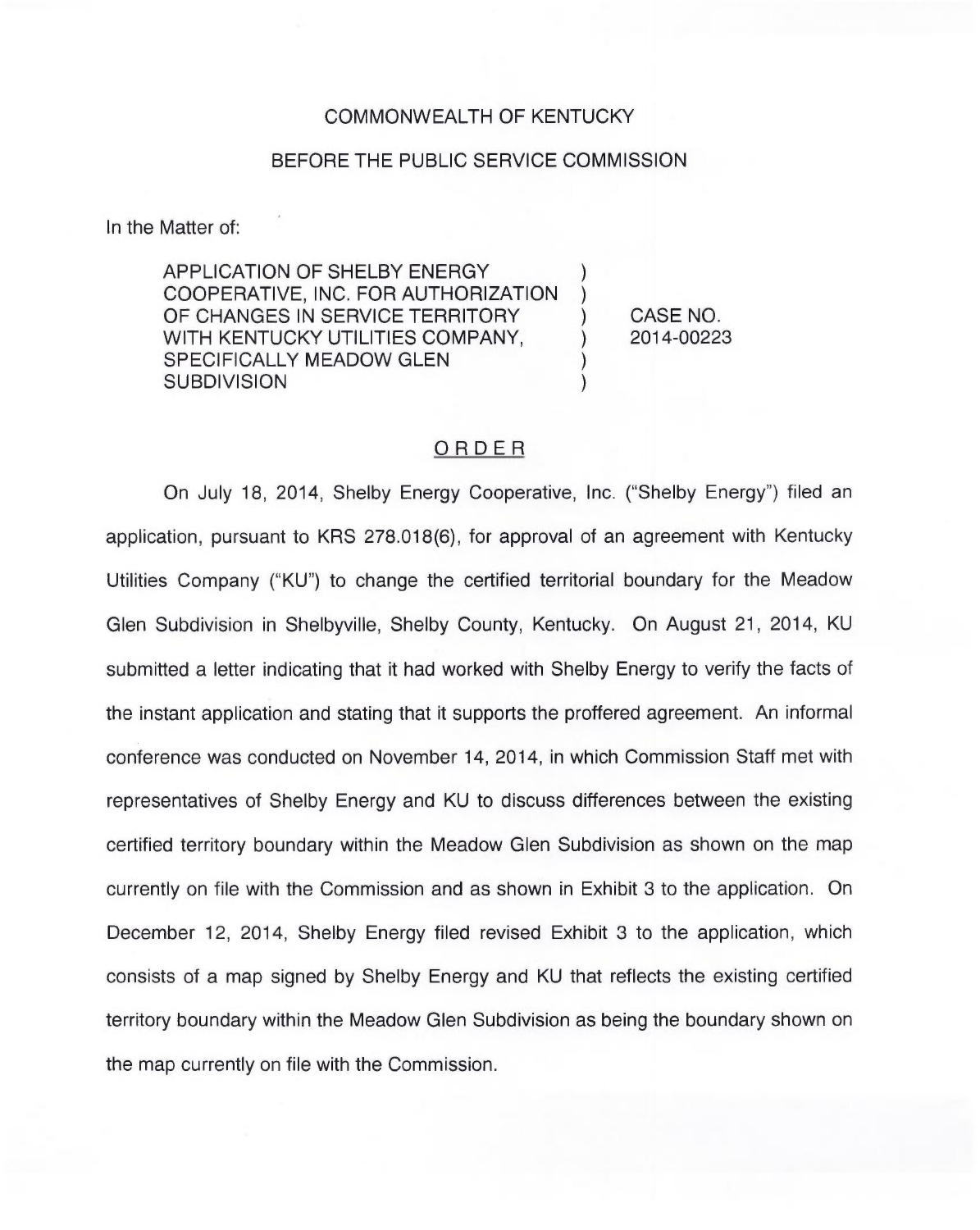KRS 278.018(6) allows a retail electric supplier to contract with another retail electric supplier, subject to Commission approval, for the purpose of allocating consumers between such retail electric suppliers and designating which territories and consumers are to be served by which of said retail electric suppliers.

The proposed territorial changes will realign Shelby Energy's and KU's abutting certified territory boundary. Shelby Energy states that no customers will be affected by the proposed changes, nor will the proposed changes require any new or amended franchises or permits.

Having reviewed the application and being otherwise sufficiently advised, the Commission finds that the proposed territorial boundary changes promote the purposes of KRS 278.016 by preventing wasteful duplication of facilities, avoiding unnecessarily encumbering the landscape, minimizing disputes between Shelby Energy and KU, and enabling the provision of adequate and reasonable service to all affected areas and consumers.

IT IS THEREFORE ORDERED that:

1. The boundary changes agreed upon by Shelby Energy and KU for the Meadow Glen Subdivision, Shelbyville, Shelby County, Kentucky, are approved.

2. A copy of the Revised Territory Revision Line Meadow Glen Area map, attached as an Appendix to this Order and reflecting the agreed-upon amended territorial boundary, shall be attached to the Commission's official territorial boundary map identified as Shelbyville Quadrangle USGS Topo Map.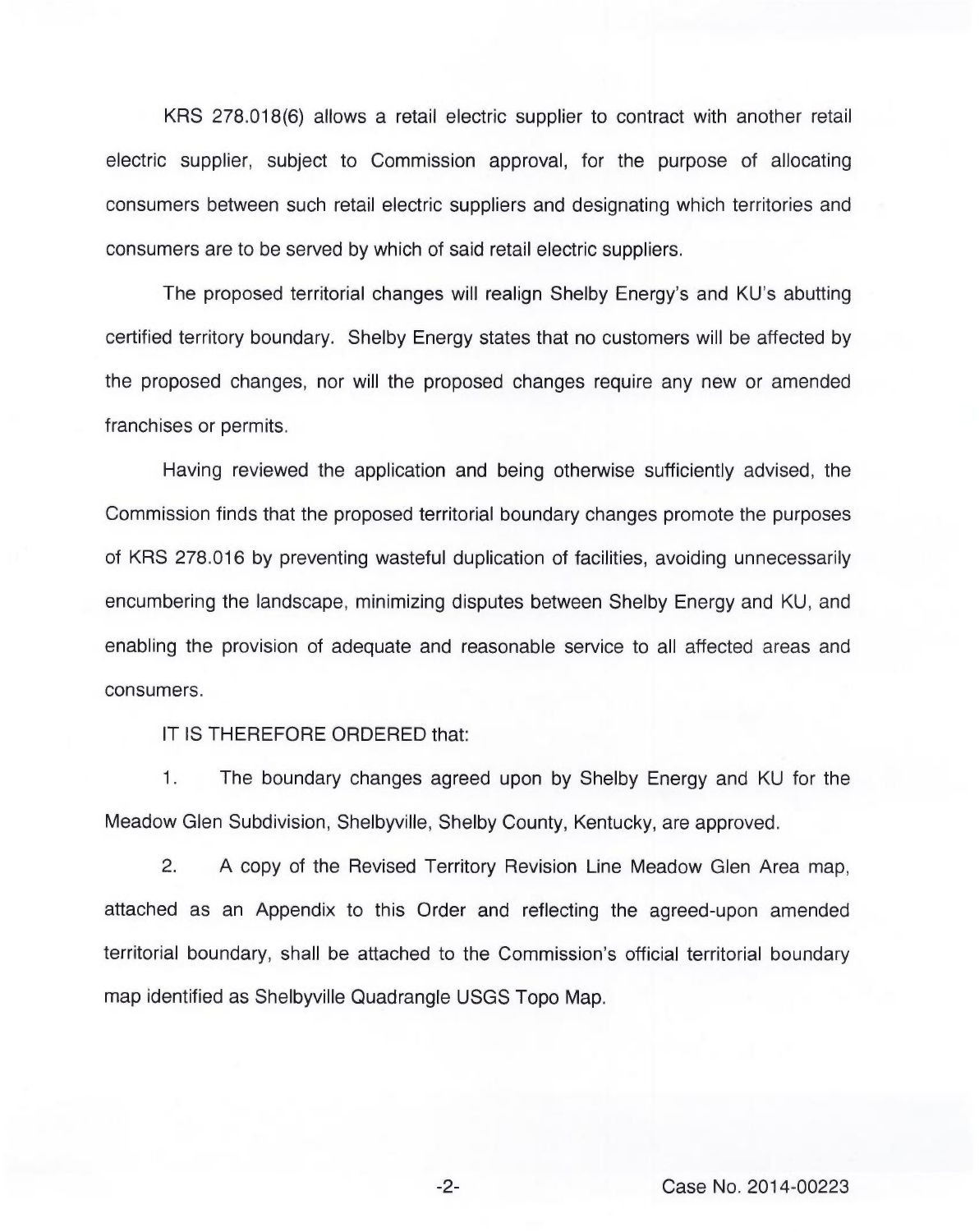By the Commission



ATTES Execytive Director

Case No. 2014-00223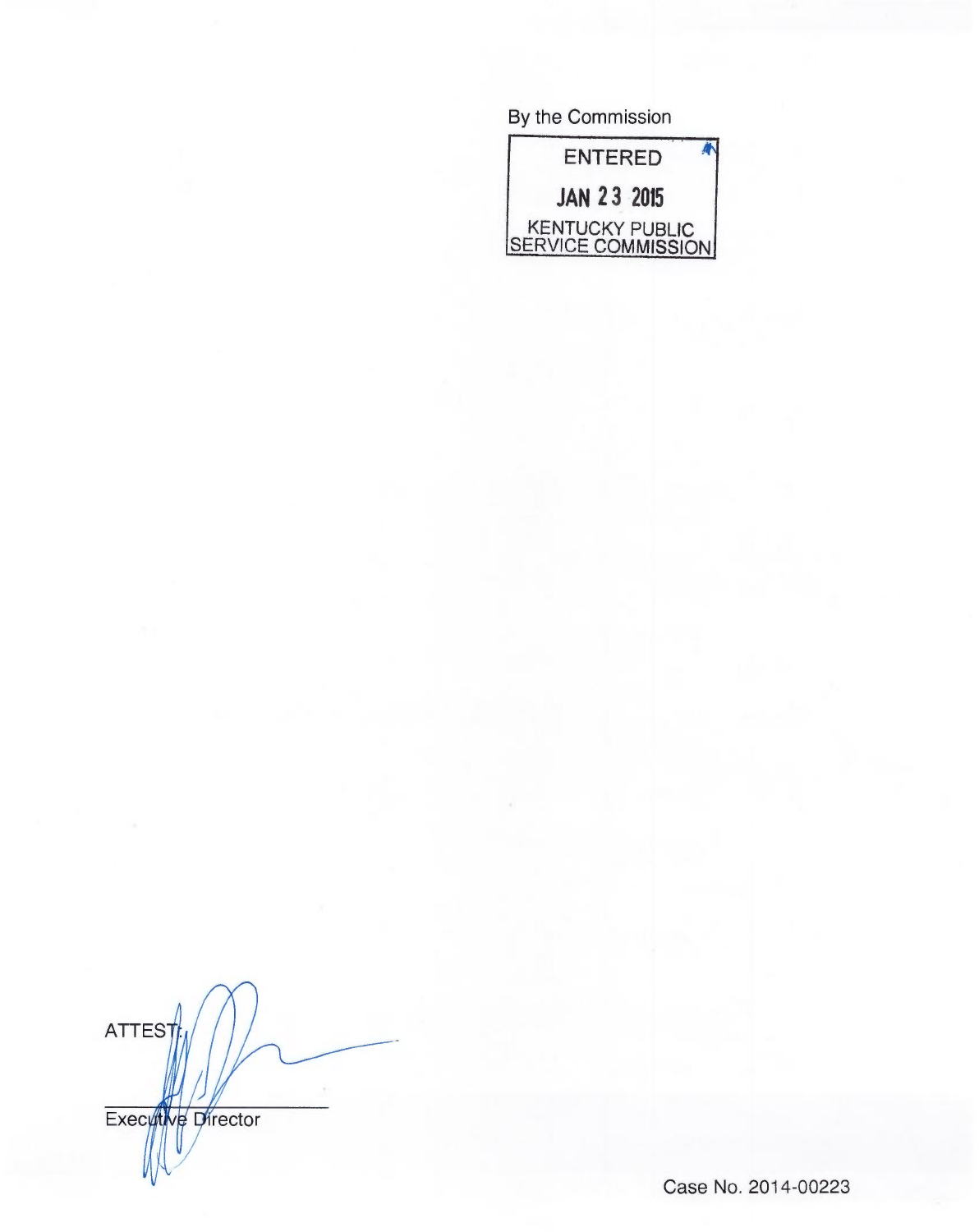# APPENDIX

# AN APPENDIX TO AN ORDER OF THE KENTUCKY PUBLIC SERVICE COMMISSION IN CASE NO. 2014-00223 **JAN 2<sup>3</sup>3 2015**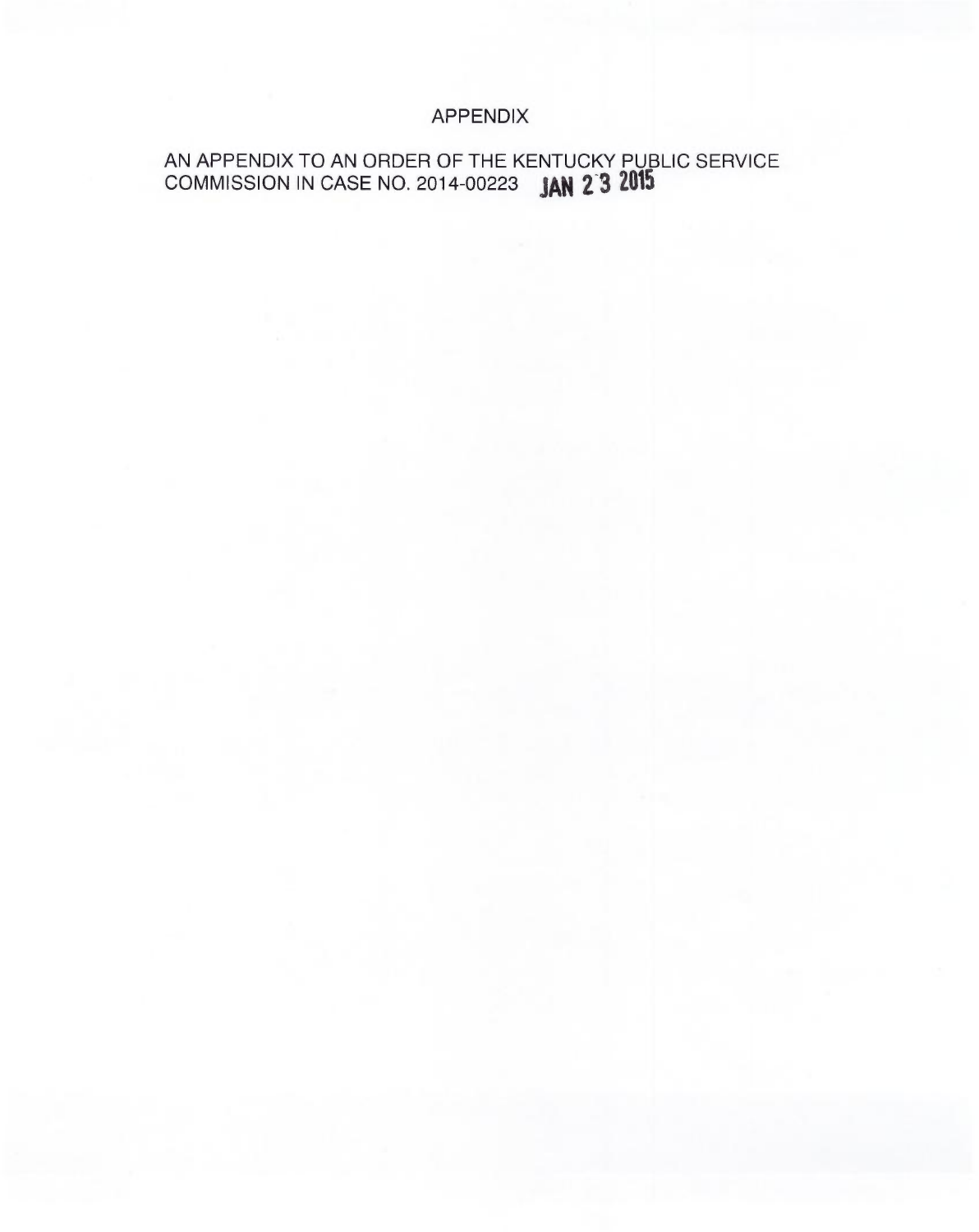### **Revised Territory Revision Line** Meadow Glen Area PSC Case No. 2014-00223



 $K. U.$   $20$ - New Boundary  $12.4.2014$ Nick Marin Shelby Energy  $12 - 10 - 14$